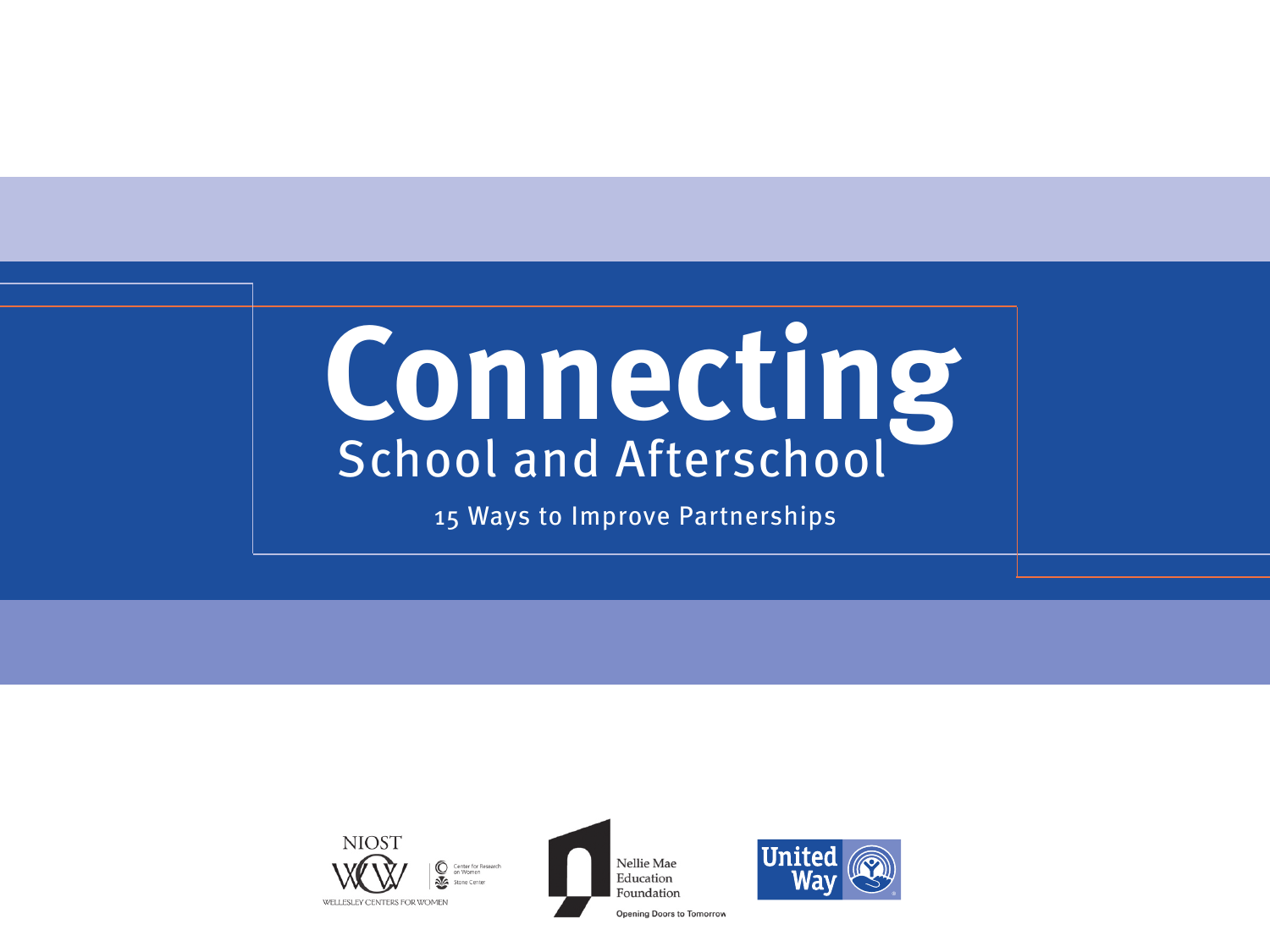# Welcome **to Connecting School and Afterschool: 15 Ways to Improve**

**Partnerships**, sponsored by United Way of Massachusetts Bay and the Nellie Mae Education Foundation. These cards are the result of an initiative where eight greater Boston-based afterschool programs examined how children positively benefited from strong partnerships between their schools and afterschools. Each card outlines an activity with subsequent step-by-step action plans including helpful tips along the way for afterschool program directors. We hope you find the resources on these cards helpful!

#### **Connecting schools with afterschool programs better serves children and families by:**

- **•** Improving school staff to afterschool staff partnerships
- Increasing curricular alignment
- Formalizing positive, results-based relationships between each institution's management teams

If you have any questions about this initiative, please contact: Lisa Pickard 617-624-8124 lpickard@uwmb.org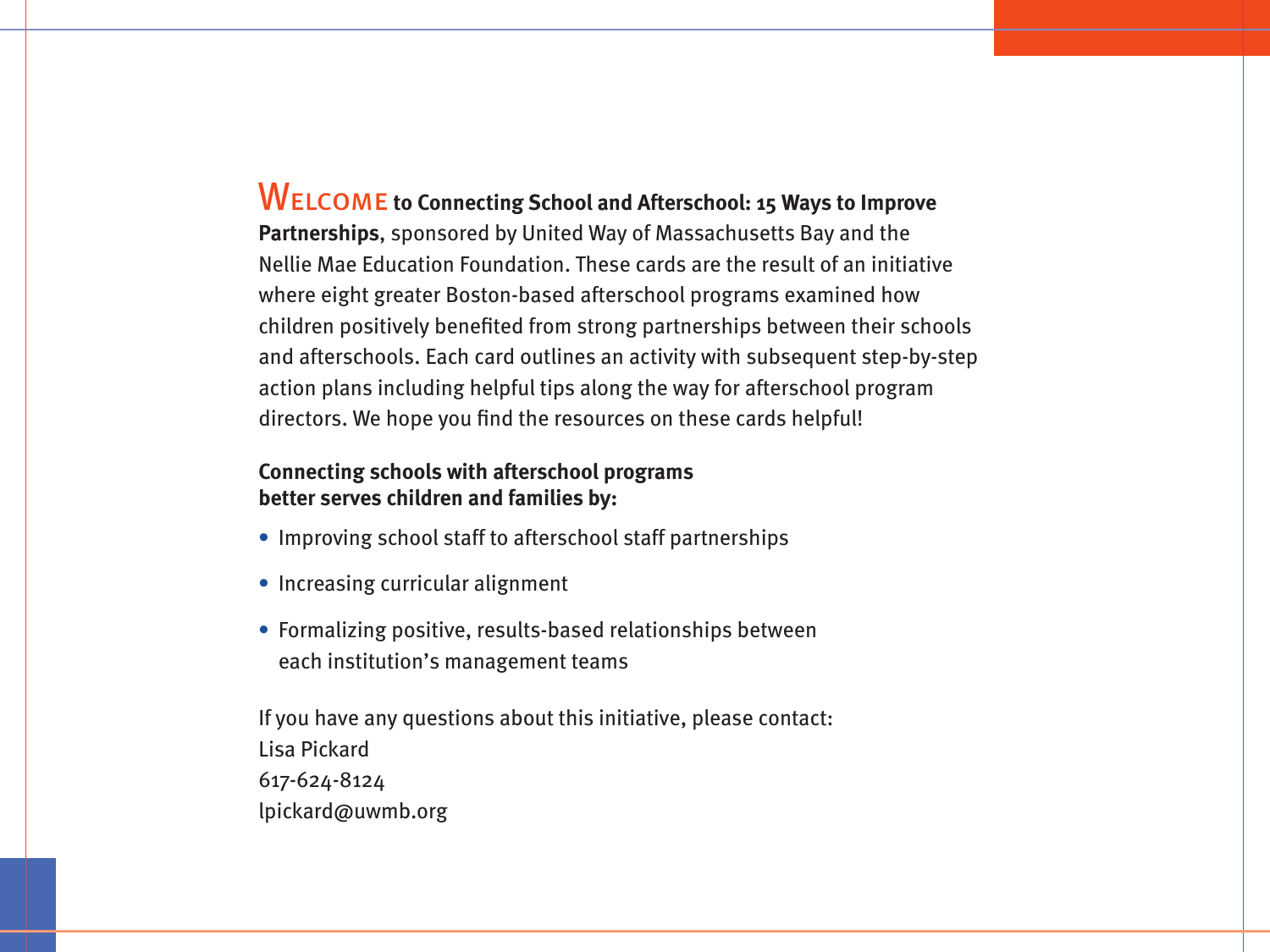#### **Table of Contents**

- 1 Introduction
- 2 Table of Contents
- 3 Effective Partnership Tips
- 4 How to Use this Tool
- 5 Activity 1: Make Principal Connections
- 6 Activity 2: Formalize Agreements
- 7 Activity 3: Getting Connected
- 8 Activity 4: Support School Events
- 9 Activity 5: Communicating Program Information
- 10 Activity 6: Establish a Presence in the School
- 11 Activity 7: Invite School Day Staff to Get to Know You
- 12 Activity 8: Formalize Communication
- 13 Activity 9: Share Your News
- 14 Activity 10: Visit Student Classrooms
- 15 Activity 11: Develop Learning Support Activities
- 16 Activity 12: Produce Student Portfolios
- 17 Activity 13: Engage Families
- 18 Activity 14: Support Professional Development
- 19 Activity 15: Develop an Afterschool Curriculum
- 20 Maintaining the Partnership
- 21 Helpful Resources
- 22 Acknowledgements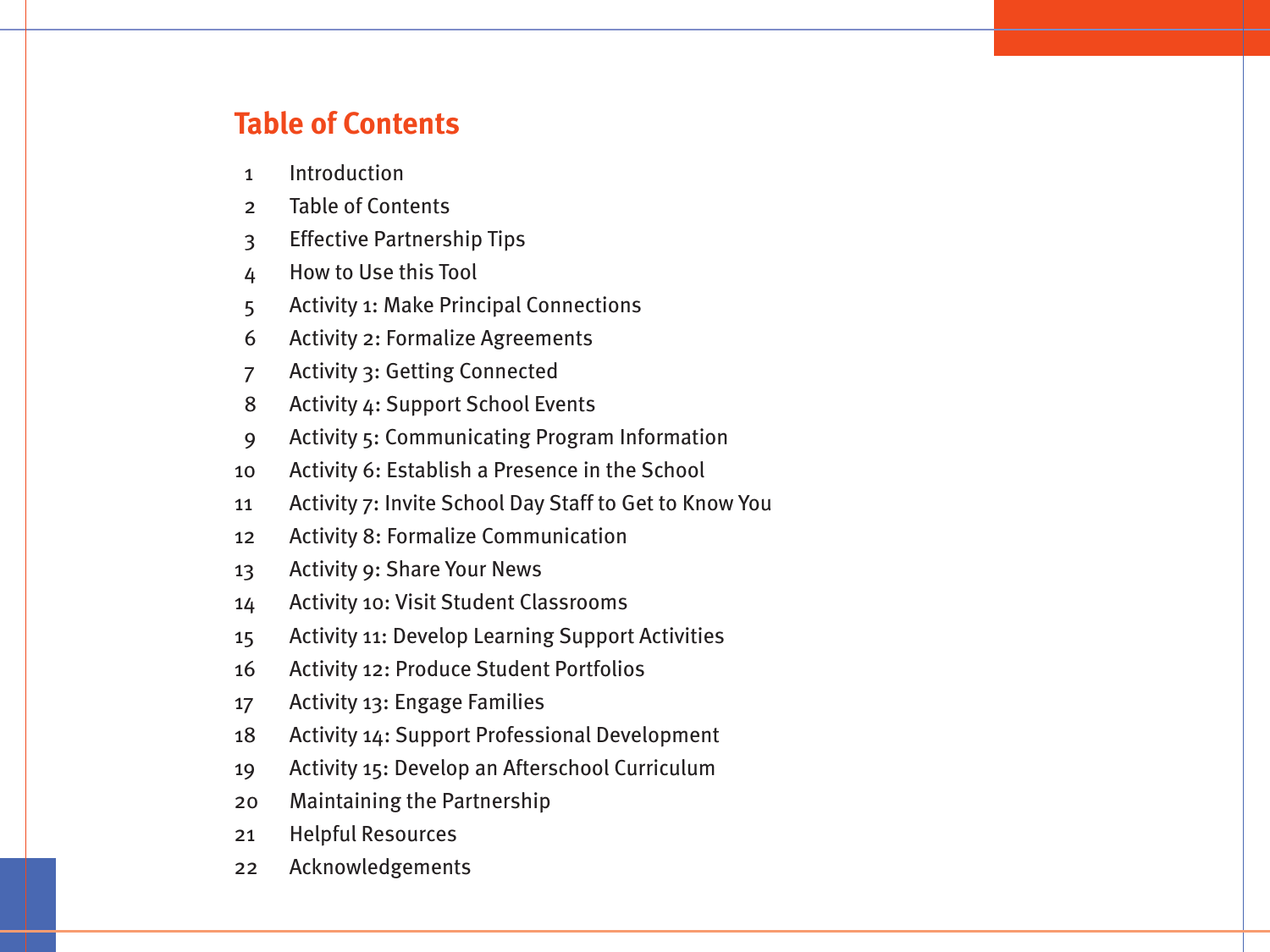#### **Effective Partnership Tips**

- **•** *Choose your school wisely* Start with a school where a large percentage of your young people attend.
- **•** *Take one step at a time* Set realistic goals, celebrate accomplishments along the way, and adjust your goals as needed.
- *Estimate your available resources* Begin partnerships with a clear expectation of the necessary financial and staff commitments.
- *Plan your message* Be clear and powerful. Explain how collaboration fits the school's vision or improvement plan.
- *Promote your program*Identify opportunities to communicate your program's value to the school and its staff. Take the opportunity to strut your stuff.
- *Face time pays off*Meet individually with as many school day teachers as you can. Be proactive. Walk the halls and greet the staff, hang out in the teachers' room.
- *Be organized and facilitate meetings effectively*Set realistic meeting outcomes. Use facilitation management skills. Make sure school day staff walk away feeling valued.
- *You never know who can help*Build intentional relationships with staff throughout the school including those within custodial, cafeteria, administrative, health and guidance departments.
- *Write it down*Make sure you document and record progress to pass on to future staff leaders.
- *Ask parents to sign a release form*You can only share student information with permission.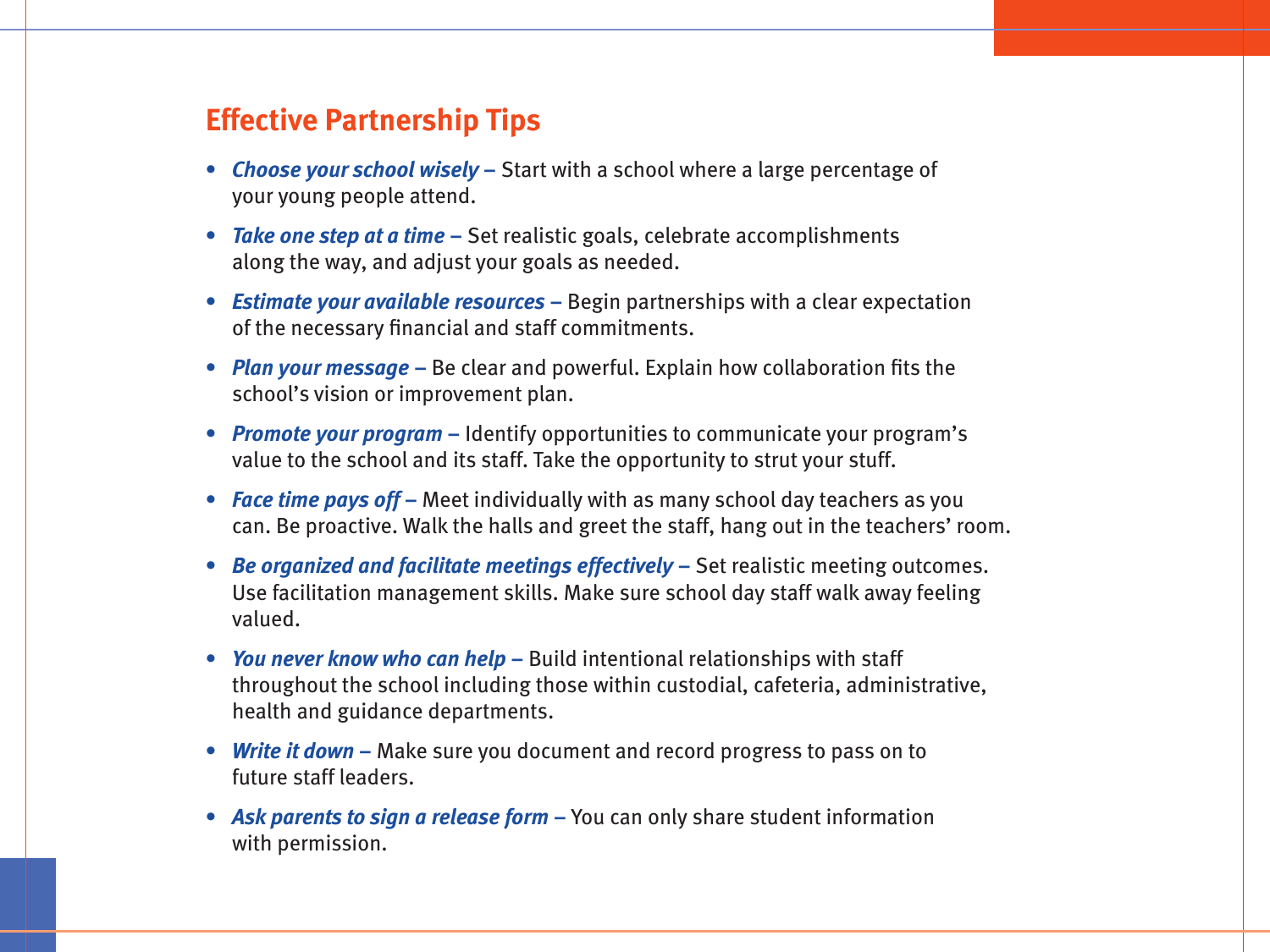#### **How to Use This Tool**

- These activities should **not** be considered sequential.
- Identify 1-2 schools where your efforts will have the biggest impact on youth.
- Start small. Aim to accomplish one activity at a time.
- Think about which activities your program is most prepared to engage in first.
- Discuss with program staff which goals seem most attainable.
- Map out an implementation plan for the chosen activity.
- Be patient. It takes time to build trust, the cornerstone of successful partnerships.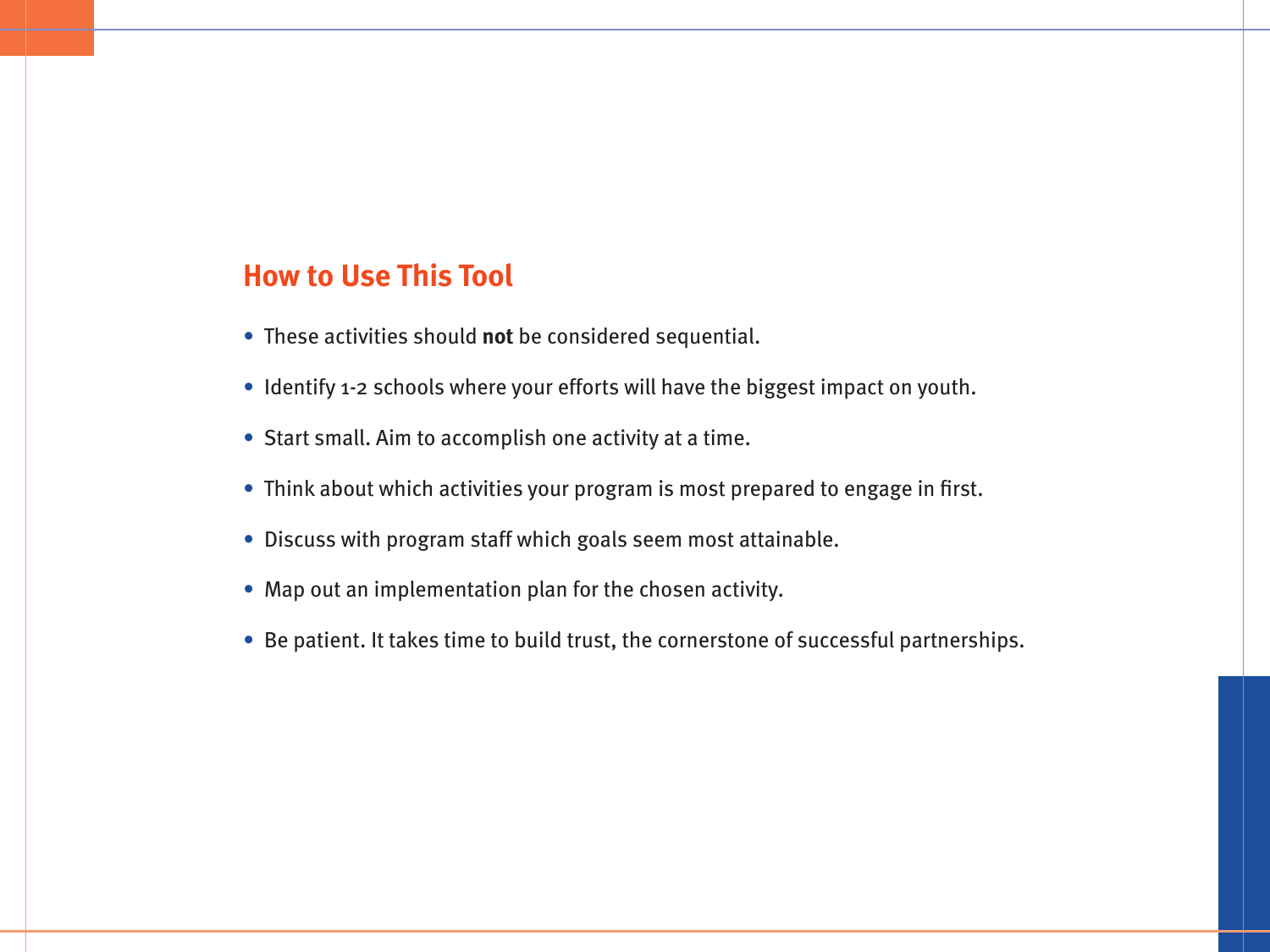# **Make Principal Connections**

#### **Step 1**

**1**

activity

Introduce yourself to the school principal associated with your afterschool program. Find a good time to sit down and converse with the school principal about building a strong partnership between the school and afterschool program.

#### **Step 2**

Create a brief report that informs the principal of the benefits of your afterschool program as well as those issues which you are working to improve. Work together to collectively set action steps that improve the relationship between the afterschool and school.

### **Follow Up**

- After each meeting with the principal, type a memorandum outlining the agenda items discussed and future plans for improving the partnerships between the school and afterschool.
- Arrange a specific bi-weekly or monthly meeting time with the principal to keep communication active.

# **Goal**

To build a strong foundation for afterschool-to-school partnership and establish regular communication with the principal.

### **Helpful Hint**

Think of creative ways to use multiple strategies to engage your principal. For suggestions, please visit www.beyondthebell.org/PrincipalGuide.pdf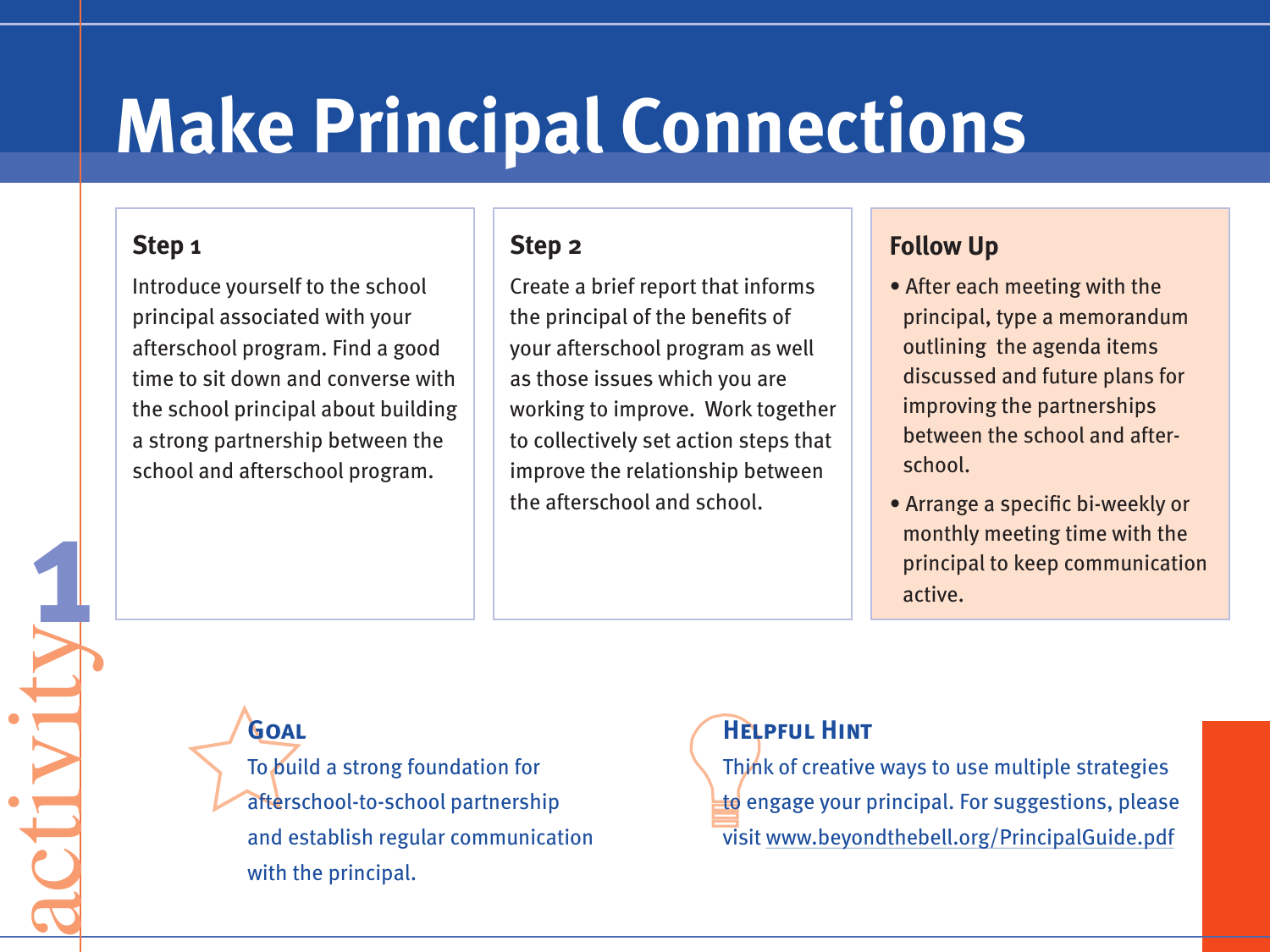# **Formalize Agreements**

#### **Step 1**

**2**

activity

Think strategically about how this partnership can be a win-win for both your program and the school. What are realistic expectations and outcomes given available staff and financial resources? Engage the principal in the development of a team from the school and the afterschool program that will work closely together to address the roles and responsibilities included in the memo of understanding (M.O.U.)

#### **Step 2**

Make sure the language in the M.O.U. is clearly understood and signed by all parties, including the principal and afterschool program director. A comprehensive M.O.U. will include: a description of outcomes to be achieved; a timeline with meeting dates; the specific roles and responsibilities of key people; time and financial resources needed; and all information related to sharing resources, space, and material.

### **Follow Up**

- Revisit the M.O.U. regularly with the principal (schedule meeting dates in the M.O.U.) in order to re-evaluate and make necessary mid-year changes.
- Clearly document any challenges that arise in addition to successes at future meetings.

# **Goal**

To create a mutually agreed upon document that clearly explains the working relationship between the school and the afterschool program. **Helpful Hint** Be open and honest about your needs, expectations, and concerns from the start.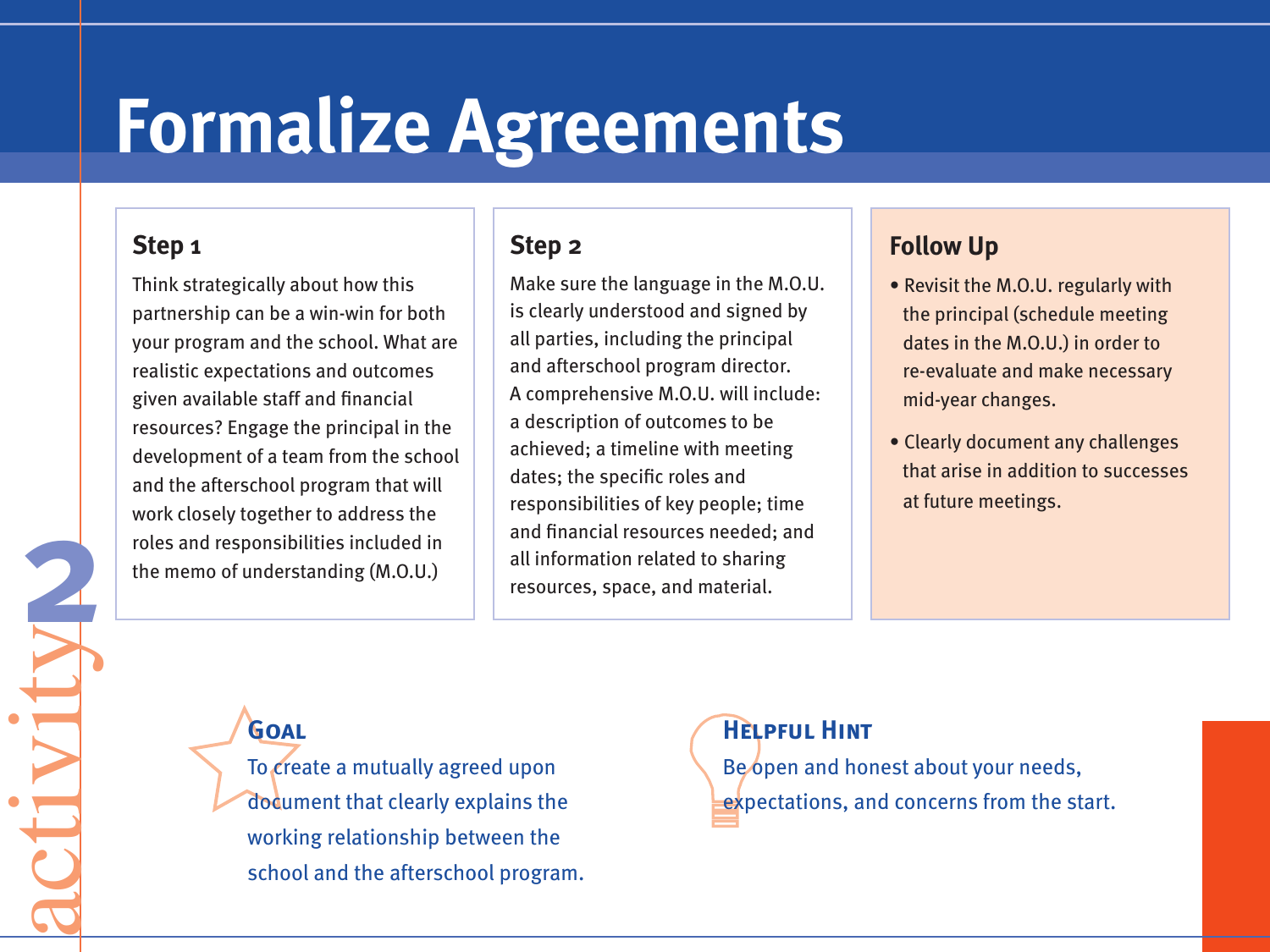# **Getting Connected**

#### **Step 1**

**3**activity

Investigate the variety of boards, committees, leadership teams, and meetings that are organized through the school. Suggest becoming a member of such committees when talking to the principal. Highlight how serving on the committee could support afterschool program effectiveness and outcomes.

#### **Step 2**

Come to meetings prepared to report your progress on afterschool program agenda items. Share your ideas on how the afterschool program and the school can work to enhance coordination and collaboration.

#### **Follow Up**

- Compile and distribute a directory of the committee members along with the skills and talents that they bring to the table to staff from your program.
- Create an on-line community chat room or e-mail group for afterschool and school day staff.

# **Goal**

To increase program visibility, help the afterschool program become an integral part of the school community, and to demonstrate commitment.

**Helpful Hint** Before joining a committee or leadership team be sure that you are able to fulfill expectations for attendance and contribution.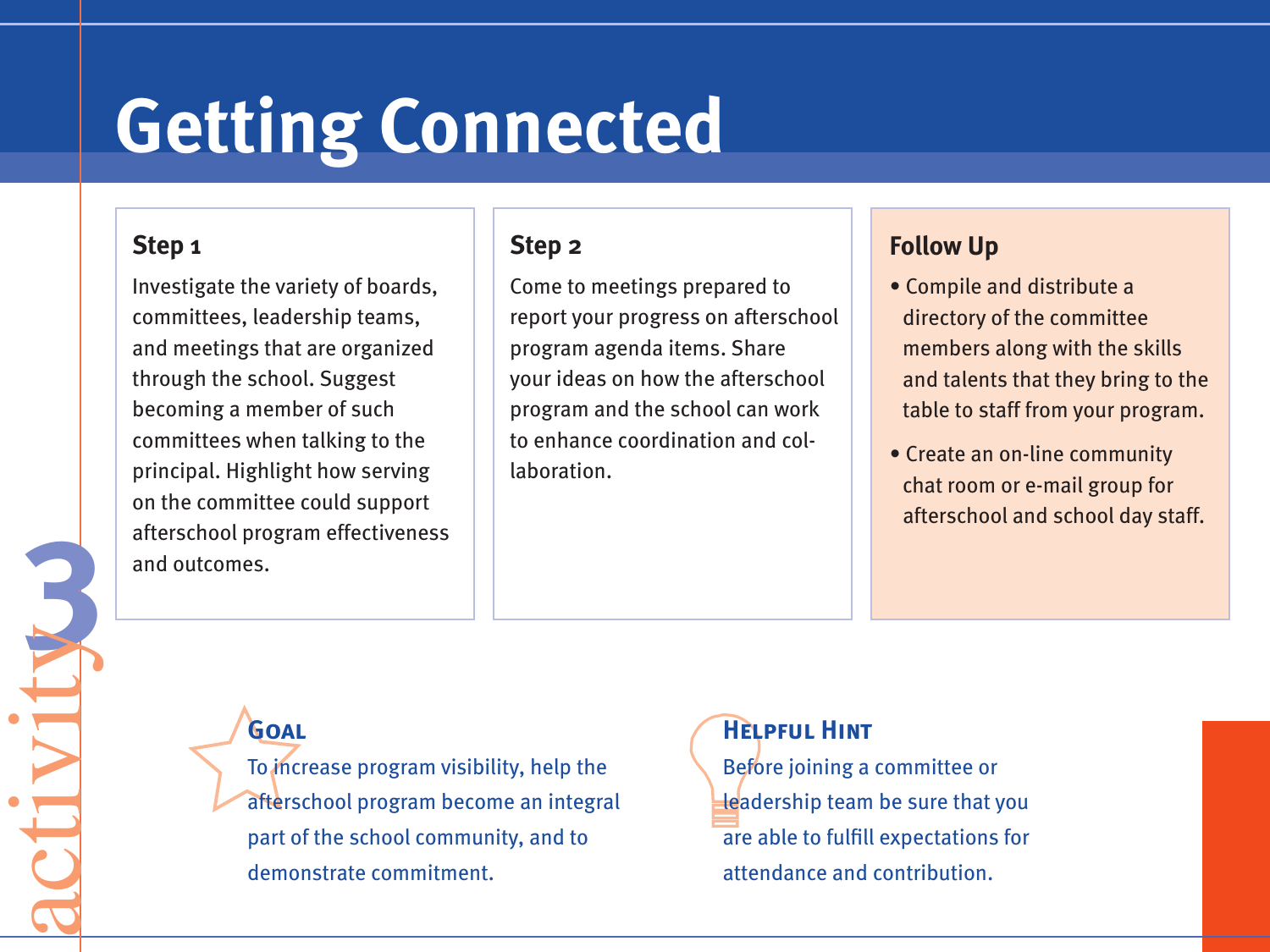# **Support School Events**

#### **Step 1**

**4**activity

Talk to the school principal about the upcoming school events in which afterschool program staff could participate, attend, or support. School open-houses, art shows, book fairs, and assembly events are good places to meet and greet with teachers, school administrators, and families.

#### **Step 2**

Make an effort to introduce yourself and converse with the teachers of your students. Emphasize to them that afterschool program staff are available and interested in issues relevant to both settings.

### **Follow Up**

- A thank-you e-mail or note of appreciation in a teacher's mailbox is a beneficial gesture.
- Take advantage of opportunities to reinforce your contributions to the school community.
- Share attendance of these events among all afterschool staff.

**Goal**

To develop stronger relationships with school personnel and the school community. To emphasize the role of the afterschool program in the broader school community.

#### **Helpful Hint**

The more events you can attend the more familiar your afterschool program and staff will become to school personnel.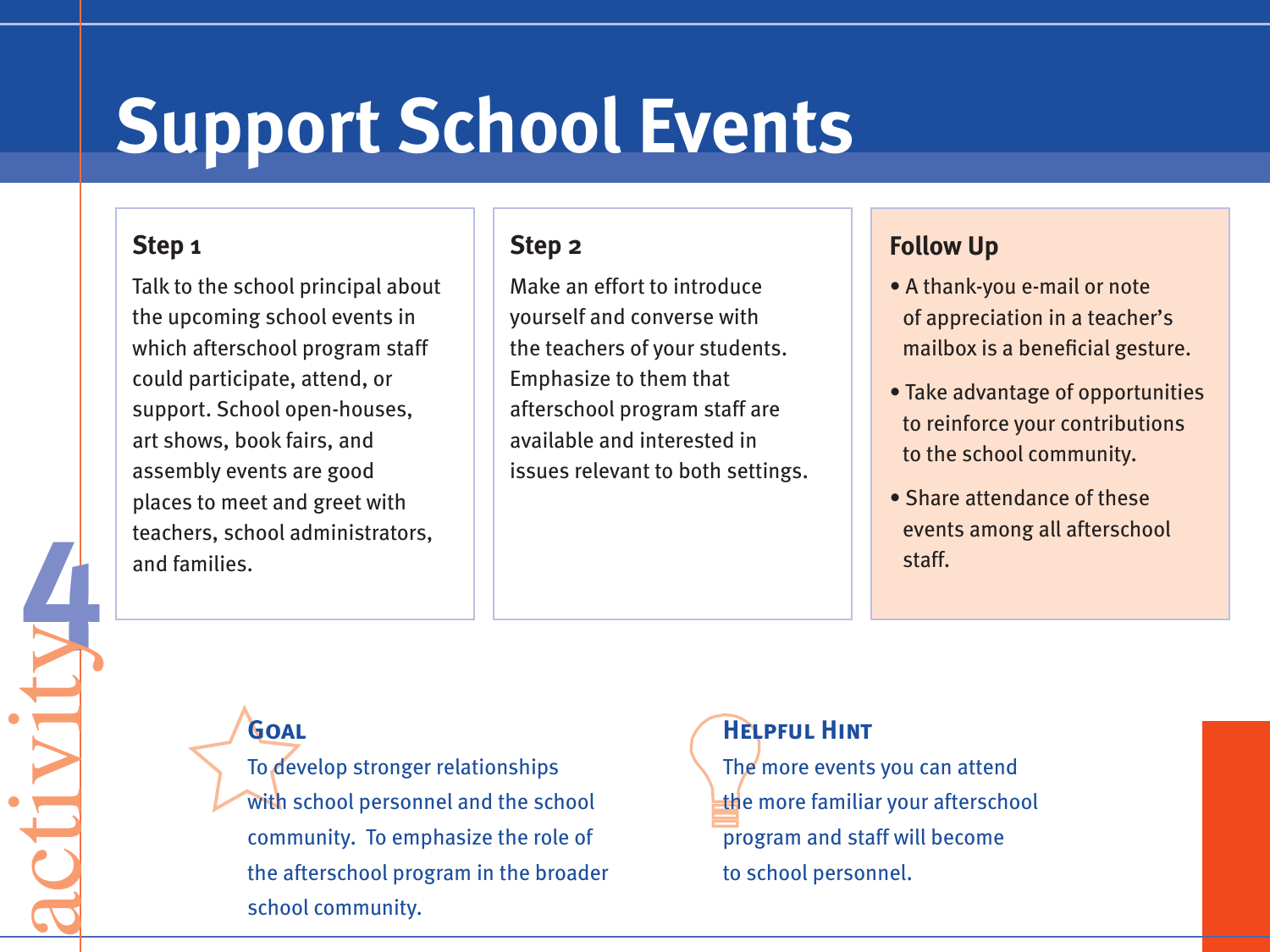# **Communicating Program Information**

#### **Step 1**

**5**activity

Create informational materials designed for different stakeholders such as school personnel and families. In each program guide, include the afterschool program's mission statement and program philosophy. Promote policies and practices that support your program's vision for connecting with each set of stakeholders.

#### **Step 2**

In the program guide for families emphasize:

- Policies on fees, inclement weather, observed holidays, medication and transportation.
- Activities that connect the afterschool program with families.
- Staff contact information including fax numbers and e-mail addresses if relevant.

In the program guide for school personnel emphasize:

- Ways to ensure effective communication between school personnel and afterschool staff.
- Communication with families.
- Descriptions of curriculum in place or being developed.

### **Follow Up**

- Update informational materials when needed.
- Provide families and school personnel with a new guide at the beginning of each year.

**Goal**

To provide families and school personnel with important program and policy information related to the afterschool program.

#### **Helpful Hint**

Make sure each publication is concise and easy to read with clearly labeled subject headings for quick reference.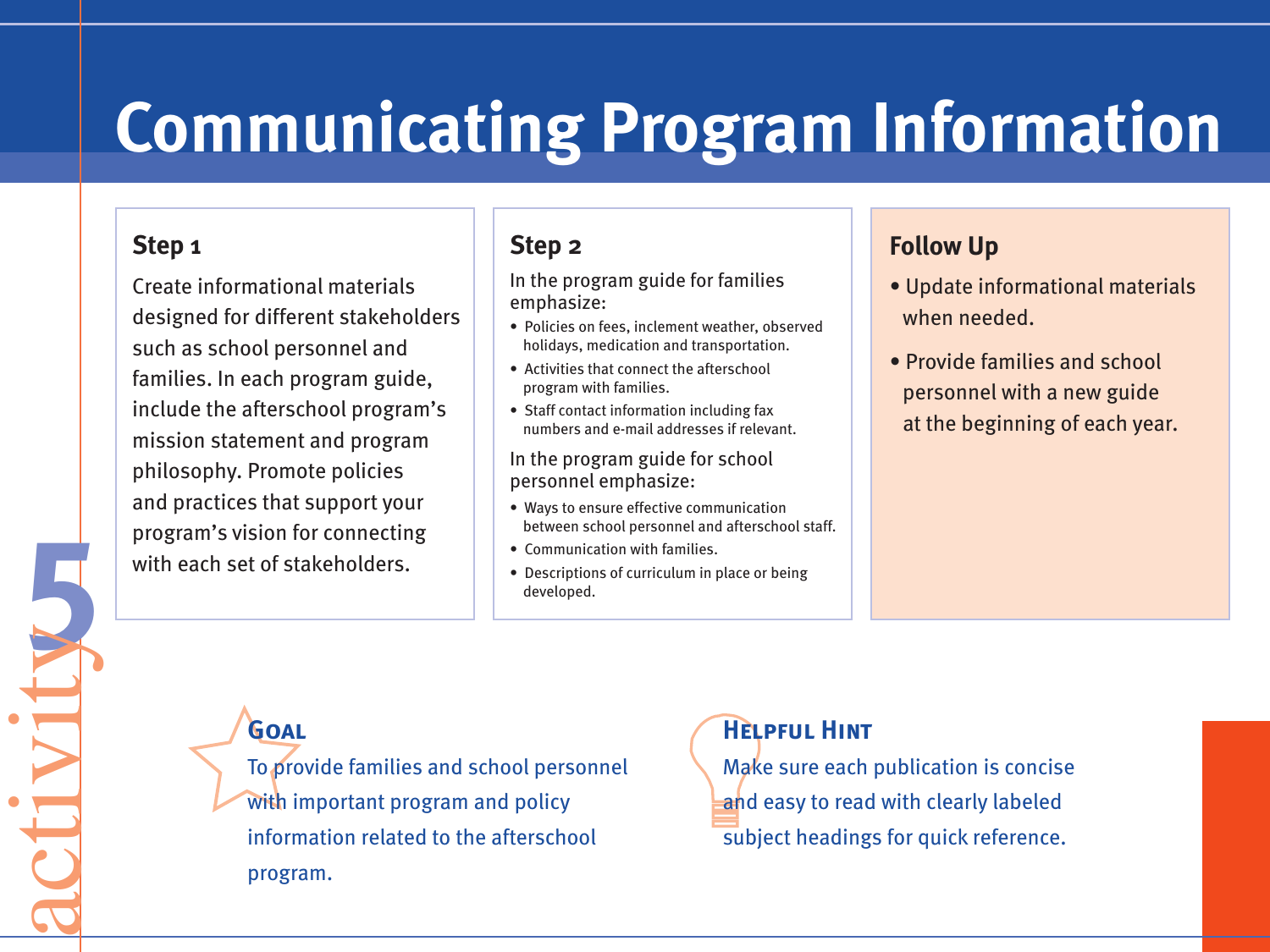# **Establish a Presence in the School**

#### **Step 1**

**6**

activity

Dedicate a few hours each week to visiting the school building(s). Meet with school day teachers when feasible and appropriate at the teachers' lounge, lunch time, library or recess duty. Build relationships with school day teachers by talking about mutually shared students.

#### **Step 2**

Explain to the principal the importance of acquiring office space or a workstation in the school building. Discuss the benefits of being visible in the school on a regular basis to communicate with school day teachers. Offer to share space with other school personnel if space is limited.

#### **Follow Up**

- Keep track of conversations held with school day teachers by maintaining a log.
- Be sure to follow up with school day teachers regarding student progress.
- Place a memo in the teachers mailboxes or send an e-mail to summarize key discussion points or updates.

### **Goal**

To provide school and afterschool staff an opportunity to exchange information about student academic progress, behavior, homework, and other student needs.

#### **Helpful Hint**

Plan to consistently visit the school on the same day each week. This will allow school day teachers and administrators to become familiar with your schedule and allow you an allotted time to follow up with school day personnel.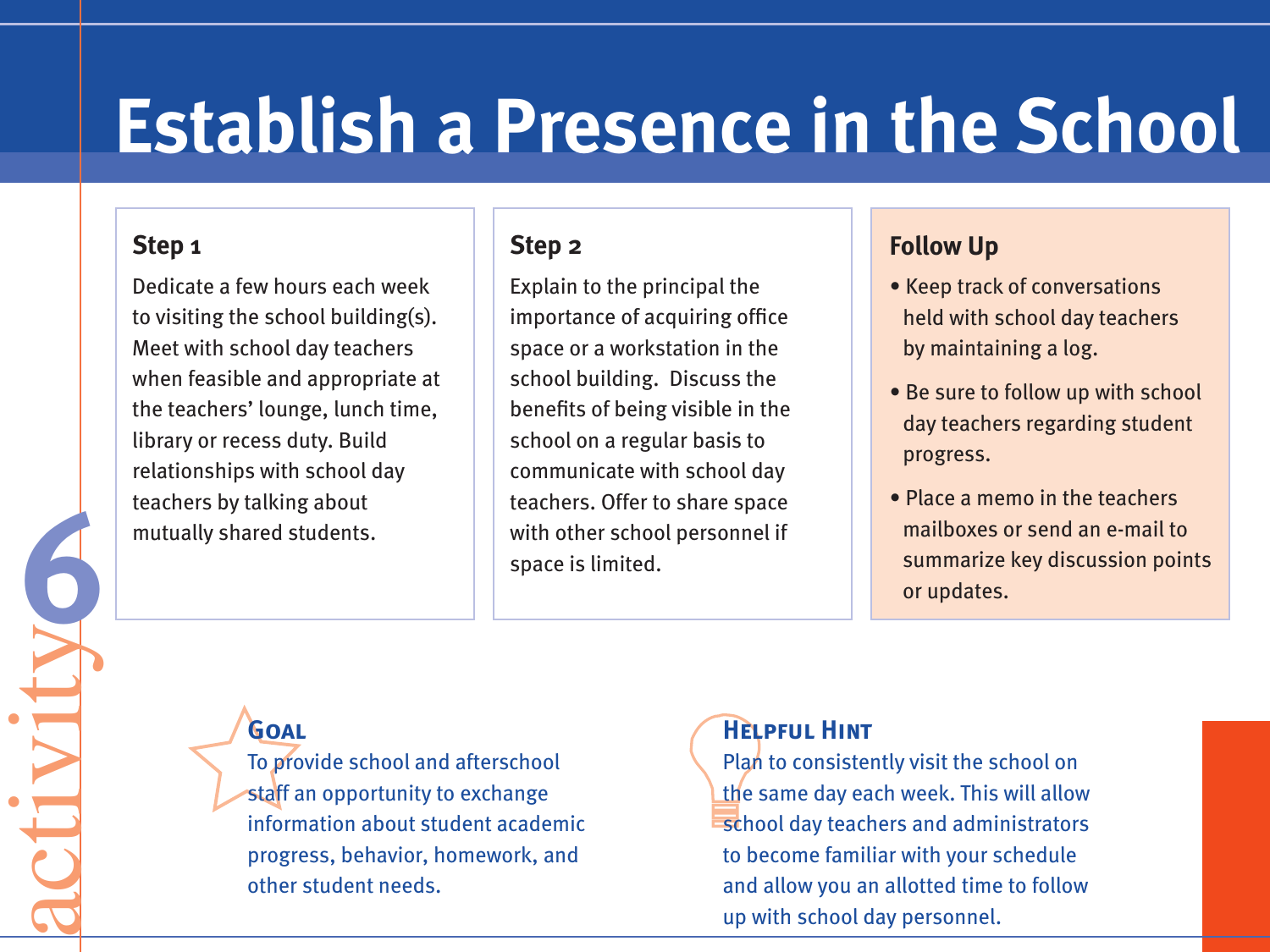# **Invite School Day Staff to Get to Know You**

#### **Step 1**

**7**activity

Plan an open house or snack party hosted by your afterschool program for school day staff. Help students plan the menu and design invitations. Have students hand-deliver invitations the next day. Have students personally invite the school principal.

#### **Step 2**

Hold the event immediately following the release of school. Try to make the day of the event be as close to a "typical" afterschool program day as possible. This will show school day staff and the principal(s) how the program normally operates.

#### **Follow Up**

- Give all staff an open invitation to visit the afterschool program.
- Suggest to school day teachers that visiting their classrooms will help you get a better understanding of learning strategies and possible curriculum supports.

### **Goal**

To provide school day staff with a better understanding of your afterschool program and how it operates.

#### **Helpful Hint**

Be sure to give school day staff plenty of notice about upcoming events and send a reminder memo a day or two before the event.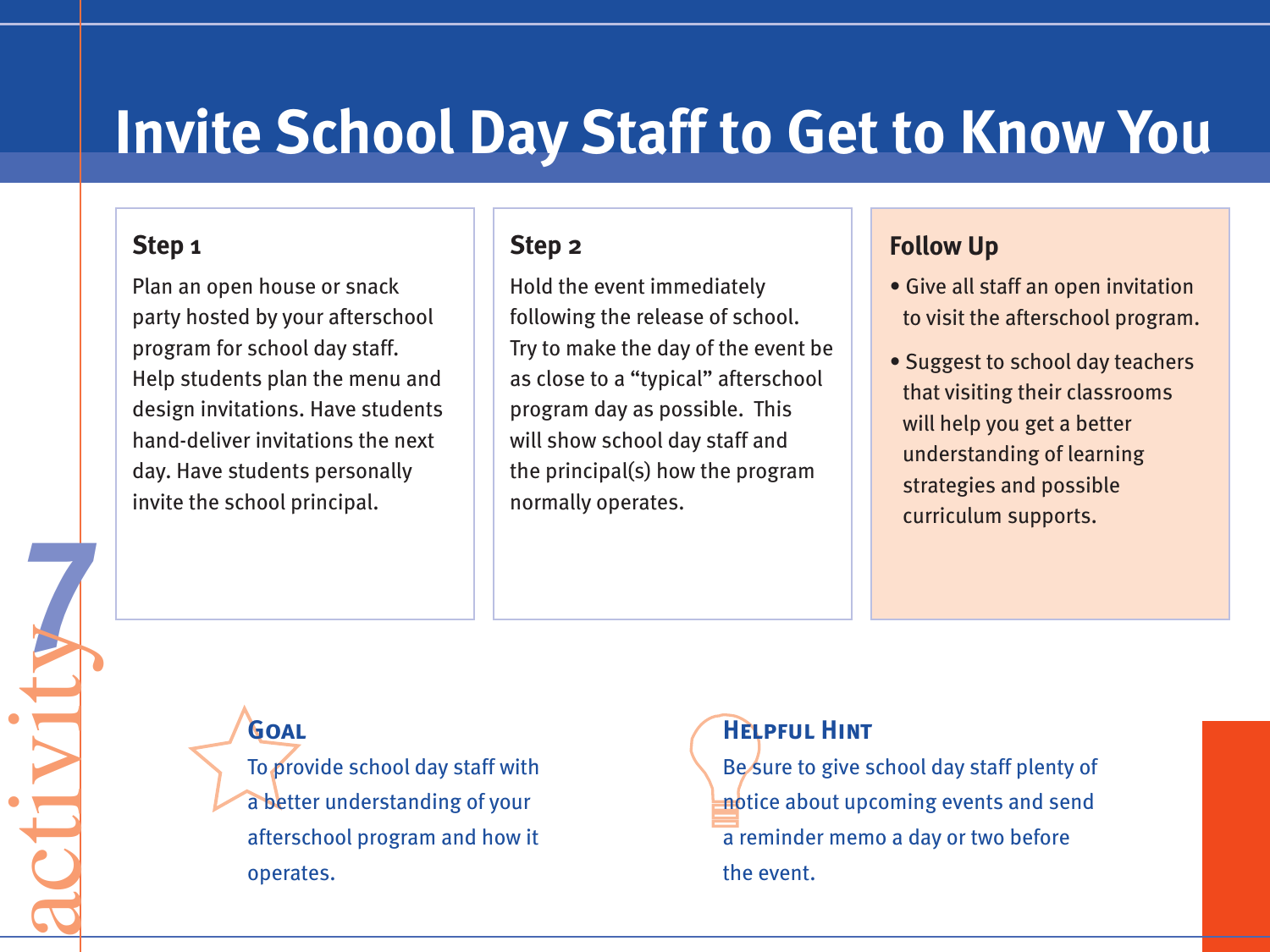# **Formalize Communication**

#### **Step 1**

**8**activity

Introduce yourself to school day teachers as you see them in the hallways or meetings. Ask administrators and school day teachers which method of communication works best for them.

#### **Step 2**

Generate reports to school day teachers that communicate student successes, challenges, and observations about learning and behavior, etc. When doing projects related to grade level topics, provide a written summary to school day teachers explaining the activities and how school day learning is reinforced. Request school day teacher feedback.

# **Follow Up**

- Collaborate with school day teachers on a system for sharing grades, progress reports, and methods of evaluation.
- Attach teacher feedback forms on students' homework to facilitate regular communication with school day teachers.
- Celebrate and recognize school day teachers (both in-school and afterschool) that do a good job in connecting with you.

# **Goal**

To establish regular and formal communication patterns with school day teachers in order to improve relationships and support student learning.

### **Helpful Hint**

Some school day teachers may prefer e-mail, while others like in-person contact. Being flexible with communication methods will help you access the resources you need.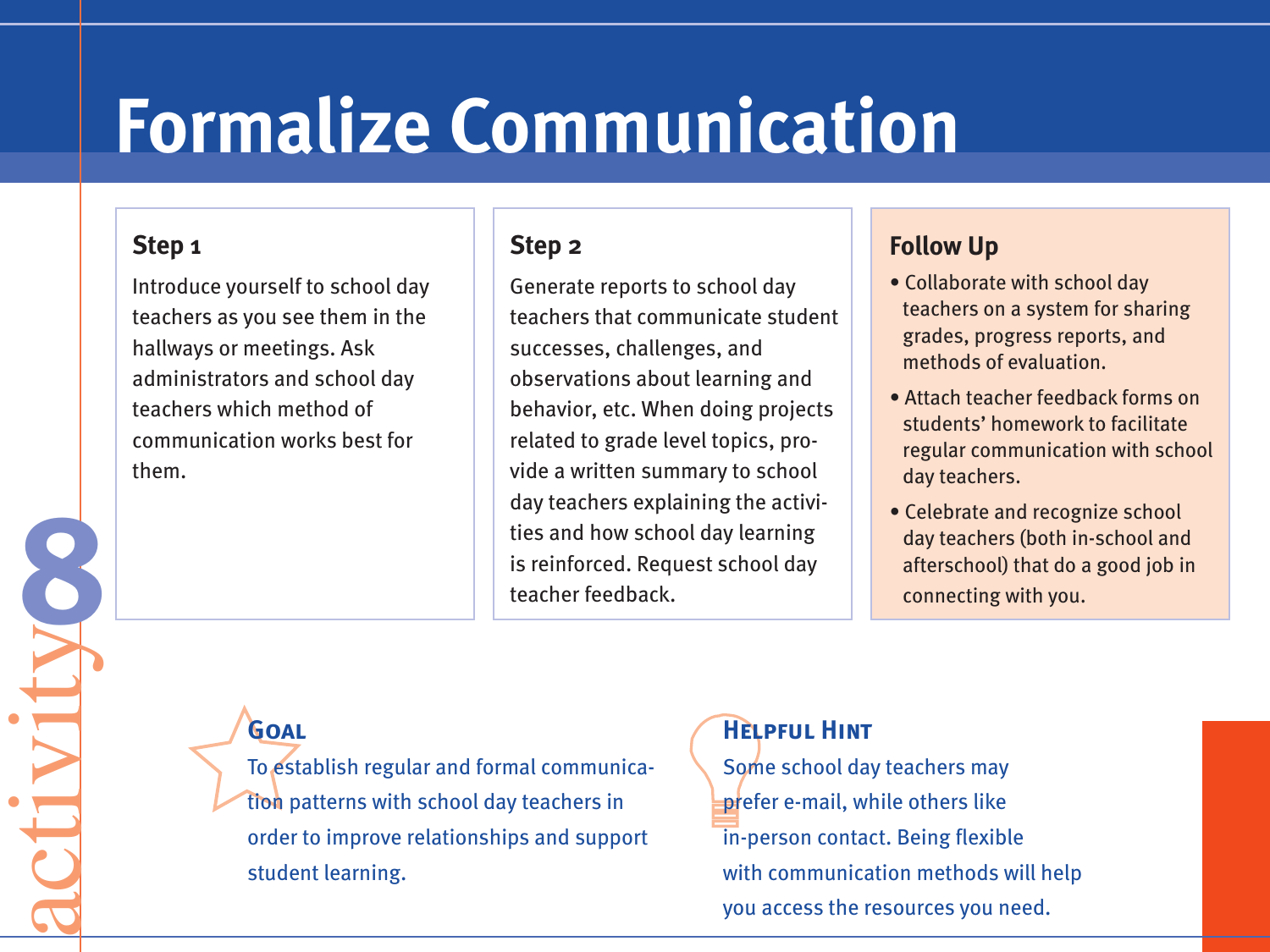# **Share Your News**

#### **Step 1**

**9**activity

Create a monthly afterschool program newsletter. Talk to both students and afterschool program staff about what type of content to include. Design a standard newsletter template to help you easily and regularly create a colorful and informative newsletter.

#### **Step 2**

Put the most important details on the front cover. Include information about early closings, snacks, special events, and program policies. Profile a different afterschool staff member and high-achieving student each month. Have youth help name it and contribute as writers, photographers, and editors.

### **Follow Up**

- Send newsletters home with students and have extra copies available for families.
- Put a copy in school day teachers' boxes so they stay informed of current afterschool events.
- Distribute newsletters on-line.

# **Goal**

To update families and school day staff on activities and important upcoming events in the afterschool program.

#### **Helpful Hint**

Consider including a column in the school newspaper about your program. If you do your own, offer to include a message from the principal.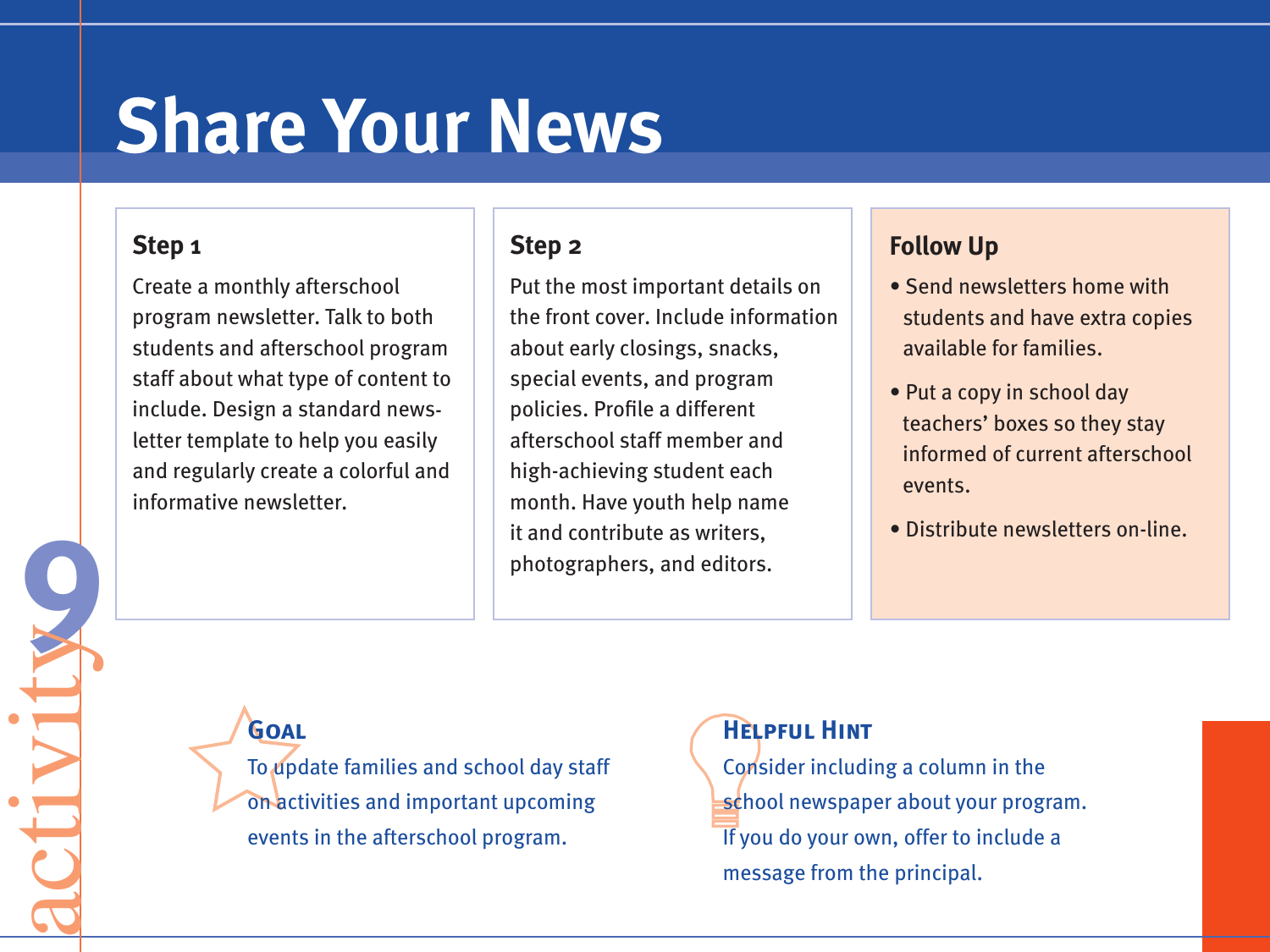# **Visit Student Classrooms**

#### **Step 1**

**10**

activity

Ask school day teachers if you may visit their classrooms. The purpose of the visiting is to observe teaching strategies, management strategies, and experience a student's daily schedule. Approach teachers at the end of the day or e-mail them to schedule a visit time.

#### **Step 2**

Observe how the school day teacher organizes the classroom, how behavior is managed, the type of instruction strategies that are used, and how the curriculum is delivered. Take notes so you can implement innovative ideas into your afterschool program curriculum.

#### **Follow Up**

- Follow up with the school day teacher after class with any questions.
- Request copies of lesson materials such as charts, discussion leads, handouts, and any other written materials.
- Be sure to write a thank-you note or e-mail to the teacher.

### **Goal**

To learn effective teaching strategies and integrate them into afterschool learning activities while creating consistency in learning strategies and behavior management techniques.

#### **Helpful Hint**

Let afterschool program youth and families know why you are visiting school classrooms and explain the connections between the afterschool program and school.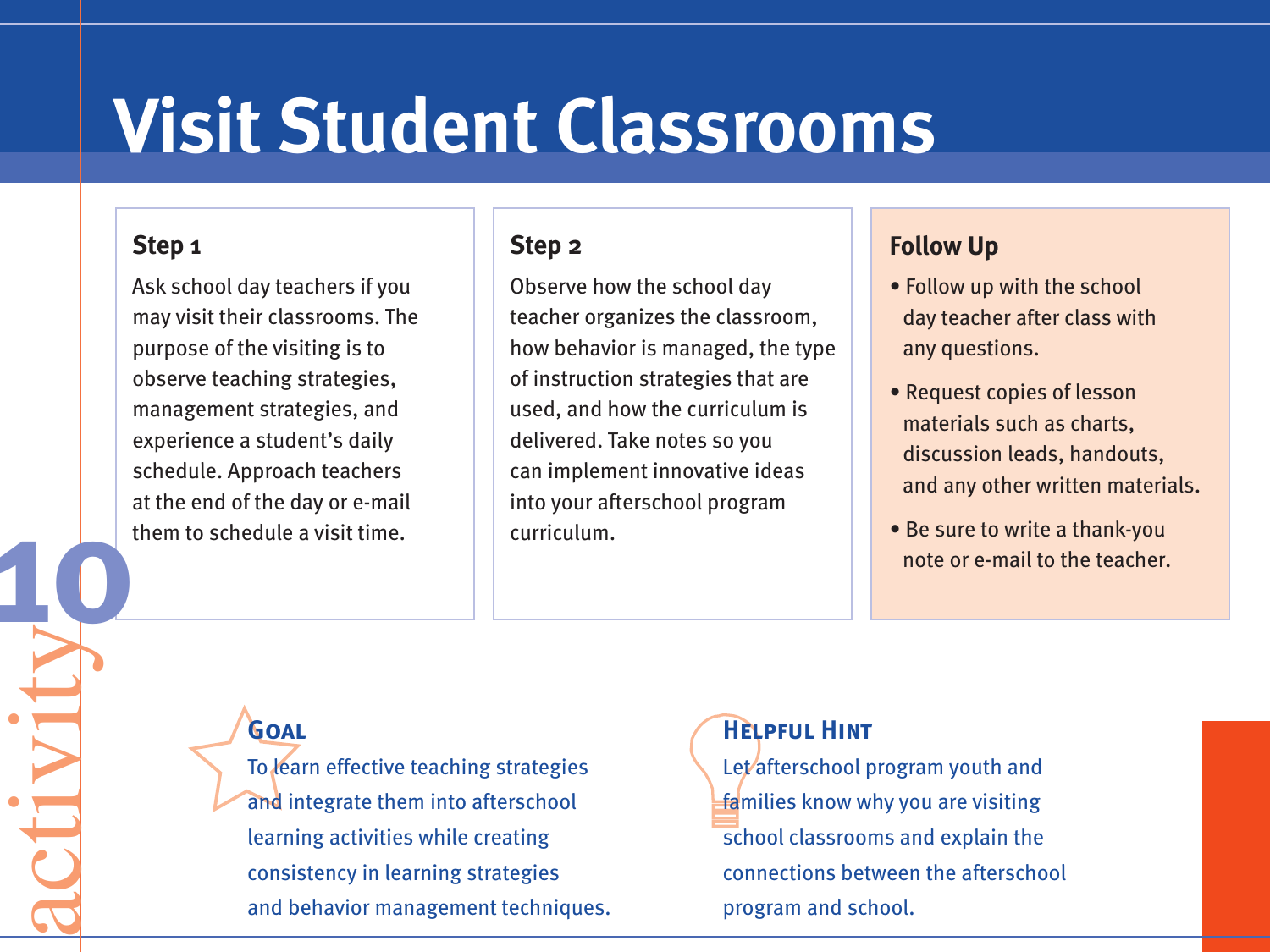# **Develop Learning Support Activities**

#### **Step 1**

**11**

activity

Talk to the school day principal about how the school and the afterschool program can work together to provide learning support activities during the afterschool hours. This could include homework help, tutoring, or special learning activities.

#### **Step 2**

Plan activities for your students that coincide and complement curriculum being taught. Be sure to make the learning support activities meaningful and applicable yet engaging and enjoyable. As you develop learning support activities that work for your afterschool program, invite feedback from staff, students, and school day teachers.

#### **Follow Up**

- Host regular forums with school day personnel and parents to jointly discuss afterschool activities and school curriculum.
- Invite school day teachers to brief the afterschool program staff on the basics of what students are learning.

# **Goal**

To build on students' strengths and skills through implementing activities that complement learning during the school day.

### **Helpful Hint**

Consider using academic games (i.e. board games/create a jeopardy board) to engage students. Encourage older student participation by allowing them to lead some of the activities.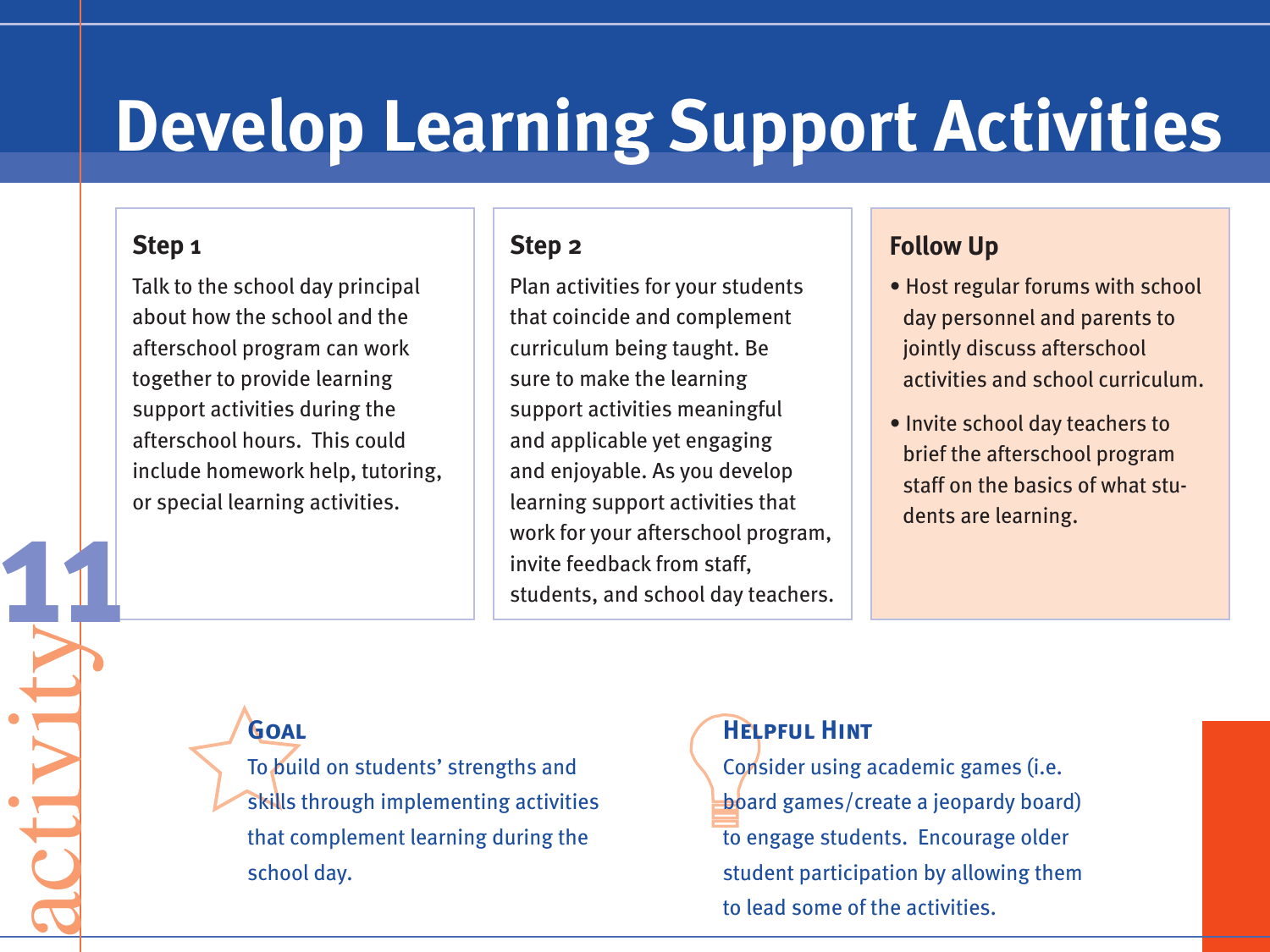# **Produce Student Portfolios**

#### **Step 1**

**12**

activity

Brainstorm with afterschool staff about the contents of student portfolios. Include each student's picture, grades, progress reports, interests, notes on behavioral issues or concerns, summaries or examples of accomplishments, and contact information. Create a school day teacher input form that includes questions you would like answered about students' academic performance and needs.

#### **Step 2**

Arrange a meeting with the school principal. Show the principal the afterschool program student portfolios and discuss the best way to solicit information from school day teachers. Propose to the principal that you attend the next all-staff meeting to introduce the input forms to school day teachers.

#### **Follow Up**

- Talk to families at pick-up time or in phone conversations about the student portfolio you are creating for their child.
- Ask families to provide input on their child's learning strengths and needs as well as information on emotional, physical, and social development.

### **Goal**

To centralize important information about each student and to gain a better understanding of each student's personal and academic needs.

#### **Helpful Hint**

Use different colored folders for each grade level. At the beginning of the school year, share the portfolios with each student's new school day teacher to facilitate communication and collaboration from the start.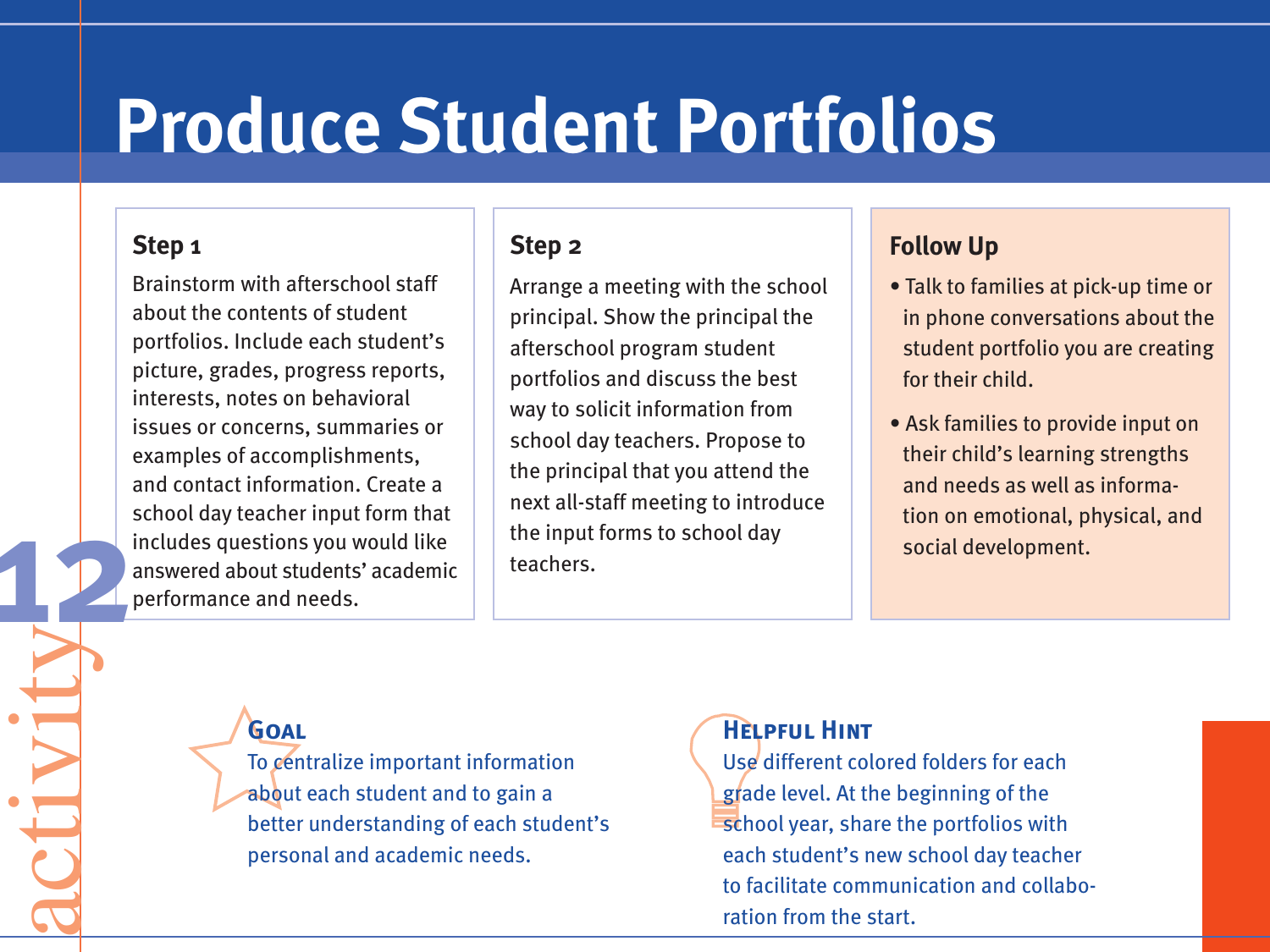# **Engage Families**

#### **Step 1**

**13**activity

Cultivate a family-focused staff that has an asset-based perspective of families. Build trusting relationships with families through frequent and positive communication. Encourage afterschool staff to help bridge communications between school personnel and families.

#### **Step 2**

Solicit family input. Conduct a needs assessment by surveying families about their schedules, interests, needs, and preferences. Also, ask school teachers how afterschool staff can help bridge communications with families.

### **Follow Up**

Create programming that brings together families, afterschool staff, and school staff that focuses on the needs of families.

- Schedule subject led nights hosted by a school teacher that gives families strategies to support their children.
- Develop a Family Council with afterschool staff and invite school teachers.
- Hold monthly potluck dinners for families and school personnel.
- Set up workshops about the social and emotional development of youth facilitated by the school's guidance counselor.

**Goal**

To foster relationships between families, afterschool staff, and school staff that support students' academic and emotional growth.

### **Helpful Hint**

For more engagement ideas refer to *Focus on Families! How to Build and Support Family Centered Practices in Afterschool.* Visit www.uwmb.org/ documents/EFI/EFI-Family-Guide.pdf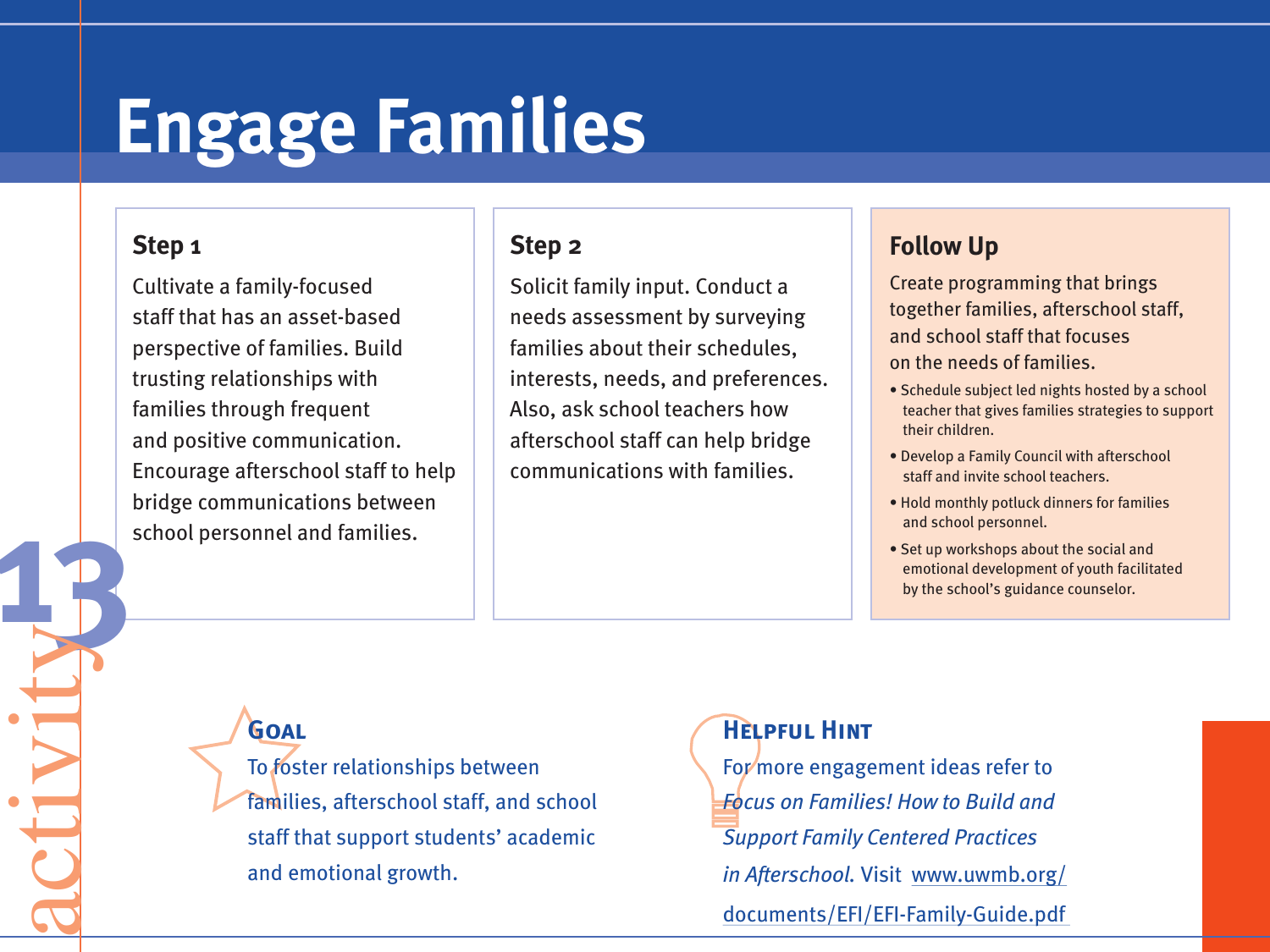# **Support Professional Development**

#### **Step 1**

**14**activity

Have afterschool program staff identify learning and academic areas in which they could use professional development.

- 1) Consult school day personnel for ideas that enhance knowledge of specific school areas.
- 2) Invite school day teachers to attend mutually beneficial workshops.
- 3) Advocate for afterschool program staff to participate in in-service school-based professional development opportunities.

#### **Step 2**

Have afterschool program staff write down questions in advance so that pressing issues and needs are addressed. Ask the trainer to review relevant afterschool materials and make recommendations for improving learning activities.

#### **Follow Up**

- Make sure knowledge gained doesn't rest with just one individual. Support a process for afterschool program staff to share skill development.
- Schedule a follow-up training that incorporates hands-on activities afterschool staff can use to address student learning needs.

# **Goal**

To provide professional development training to afterschool program staff in order to improve afterschool program learning activities.

### **Helpful Hint**

Find a convenient time for afterschool program staff, school day teachers, and the trainer to meet. For example, after the afterschool program ends or before it starts.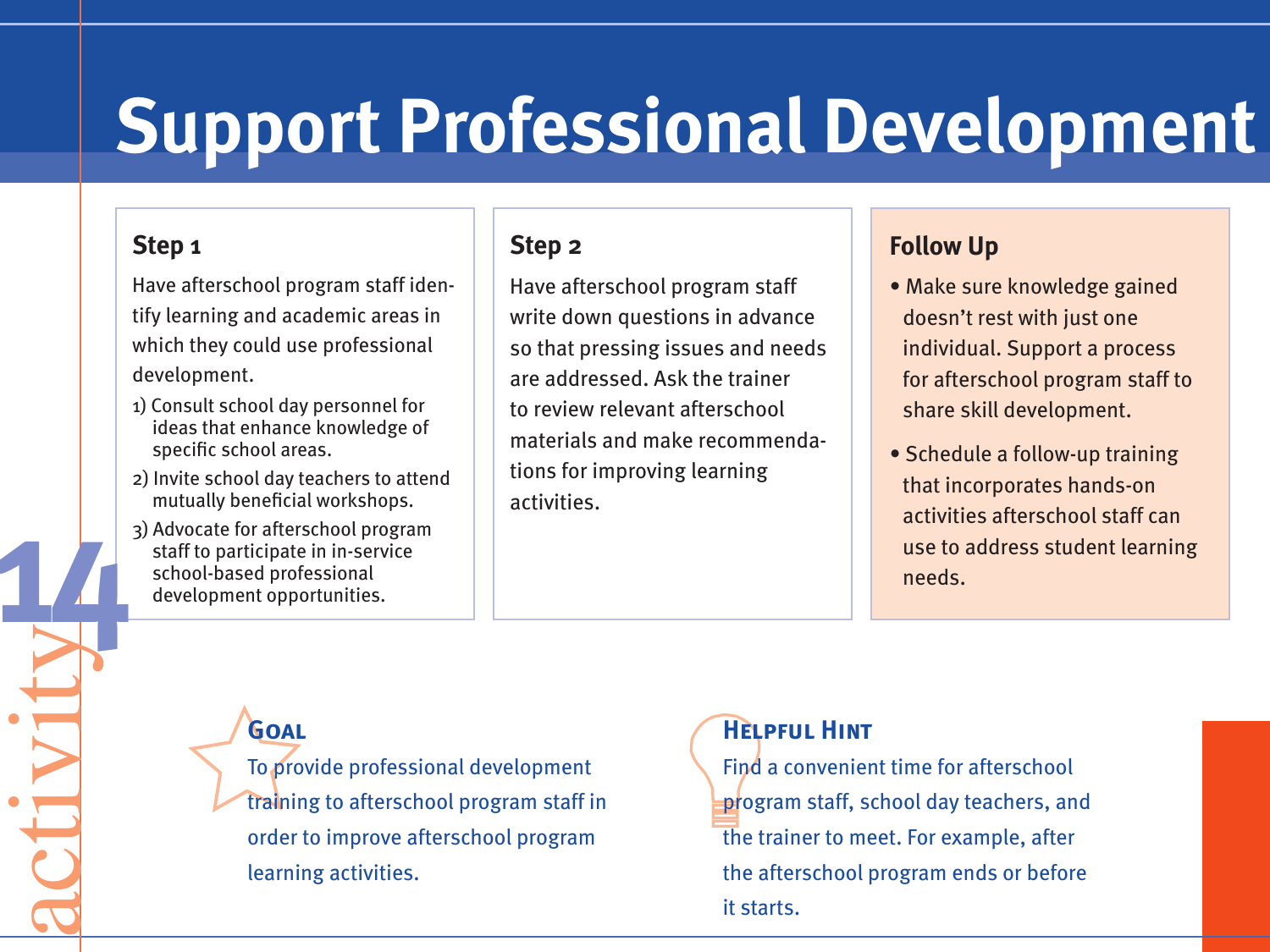# **Develop an Afterschool Curriculum**

#### **Step 1**

**15**activity

Talk to the principal about your desire to create a curriculum development team composed of school day teachers and afterschool program staff. Communicate your idea to model an afterschool curriculum that is aligned with the school day curriculum calendar.

#### **Step 2**

Agree on curricular area of focus (science, social studies, math etc.). Design templates for afterschool lesson plans (include goals, lesson objectives, instructional guidance, materials needed, etc.). Designate lesson plans to be developed among team members.

### **Follow Up**

- Get feedback from school day teachers and afterschool staff and students.
- Field test these activities in afterschool classrooms with teacher and program staff observation tools. Analyze results and revise as necessary.
- Host forums to discuss how to align afterschool activities, curriculum, and themes with what is being taught in school.

# **Goal**

To connect afterschool learning with academic areas taught during the school day to reinforce education enrichment during afterschool hours.

#### **Helpful Hint**

Institute a weekly theme in afterschool programs that relates to what is being taught in school. Have all snacks, activities, crafts, and recreation surround this theme.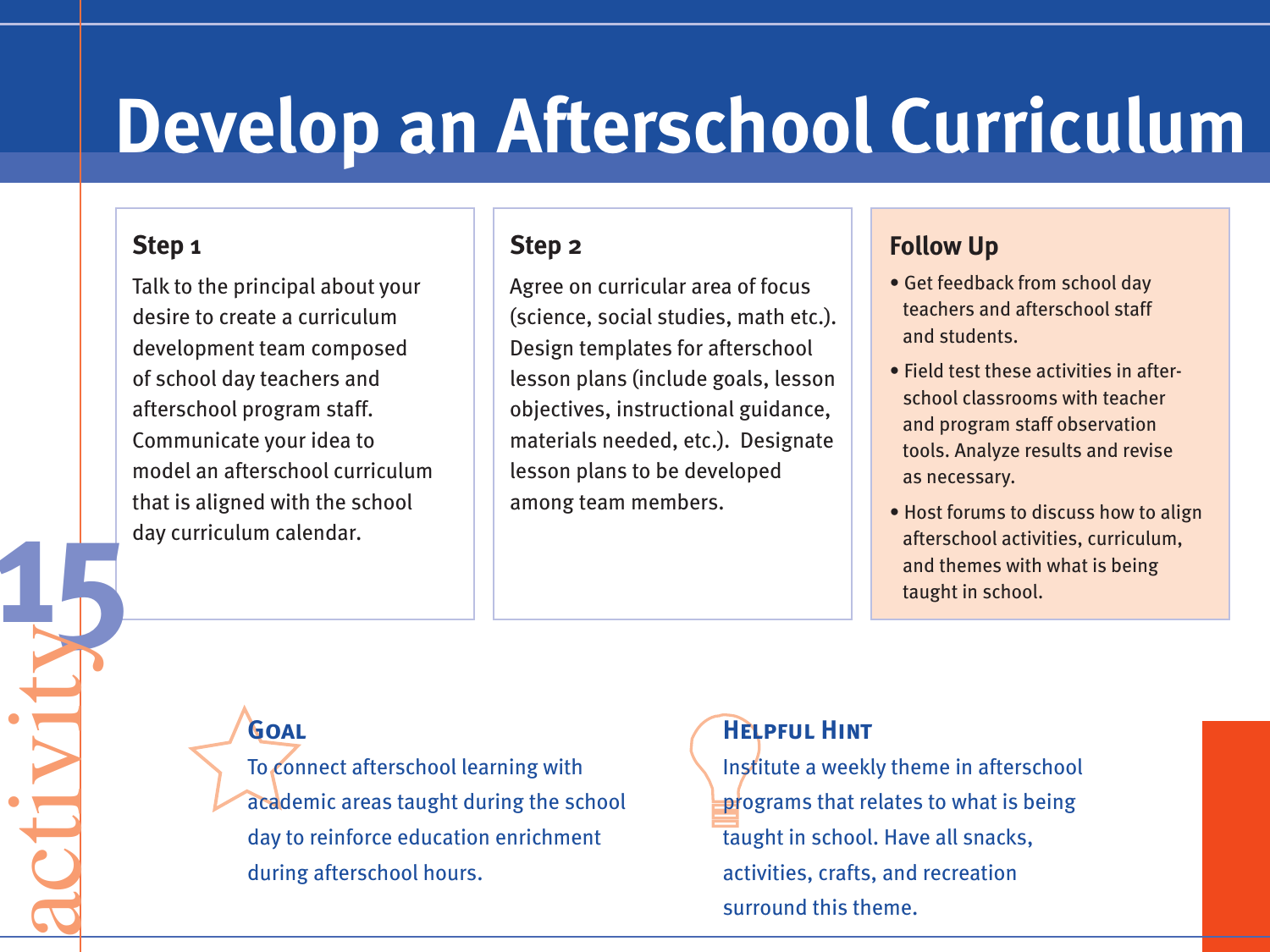#### **Maintaining the Partnership**

- *Always keep the principal up-to-date.* Create a regular and consistent communications technique (meeting, e-mail, voice mail, personalized notes, etc.)
- *Maintain professionalism* in all interactions with school staff and defer when necessary.
- *Follow through* on all commitments made to the school.
- *Publicly honor your champions.* Ask principal to honor staff working with you. Include thank you's and updates in school news.
- *Keep it fresh.* Continually look for ways to liven up your value-add to school staff. Be timely and reflect often on the status of your relationship with the school.
- *Connect your lesson plans and activity schedules to school themes, topics, lessons.* Plan afterschool activities and curriculum that enhance the skills and content currently taught in school. Ask teachers to review and offer suggestions.
- *Engage ALL afterschool program staff.* Create opportunities to keep all members of your afterschool staff involved and informed. Jointly develop workplan for connecting. Give frequent updates. Delegate work. Share best practices.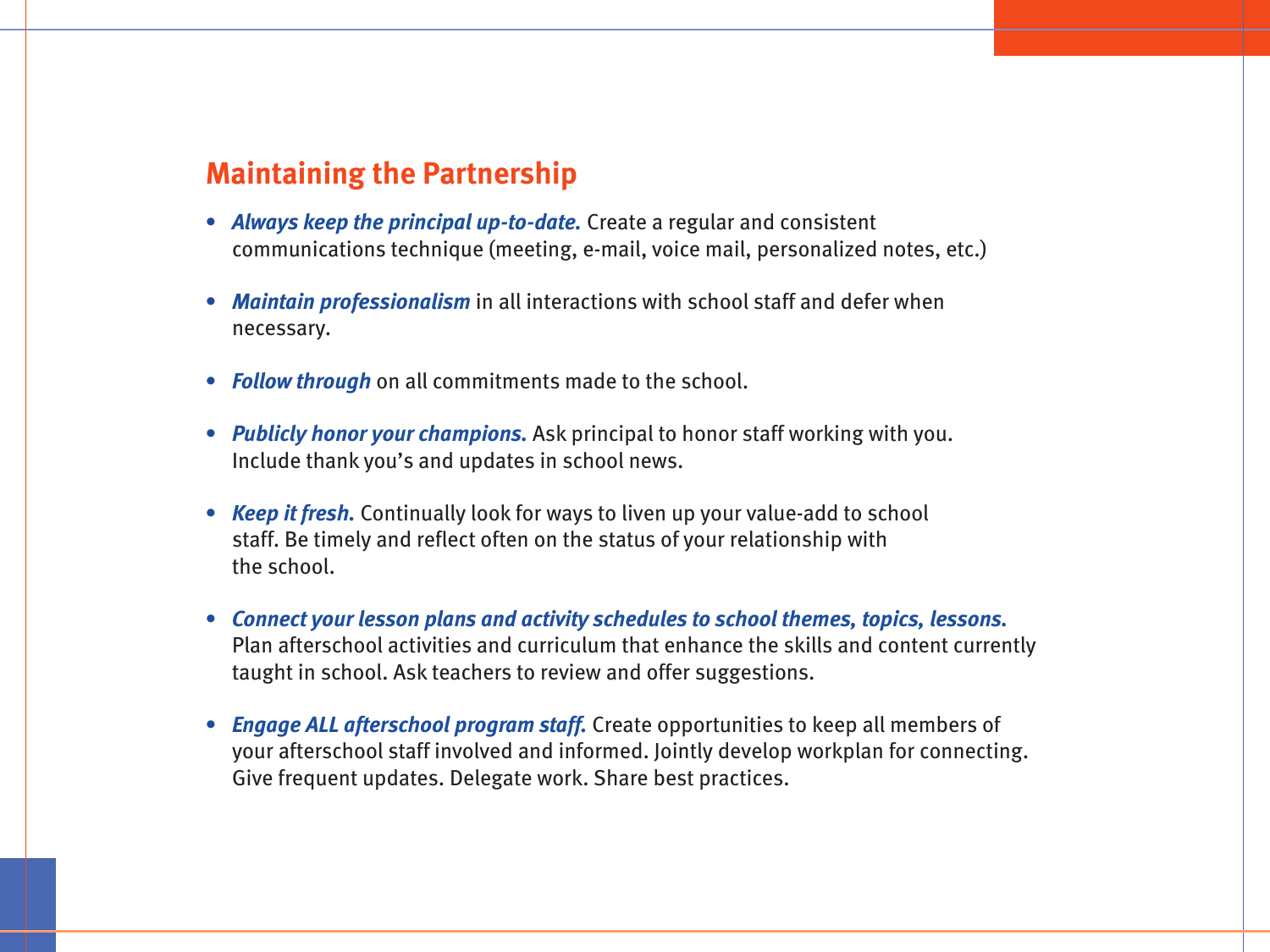# **Helpful Resources**

#### *Websites to Surf*

Afterschool Alliance www.afterschoolalliance.org Afterschool.gov www.afterschool.gov Beyond the Bell www.beyondthebell.org/PrincipalGuide.pdf Center for Afterschool and Community Education www.caceafterschool.org Coalition for Community Schools www.communityschools.org Forum for Youth Investment www.forumforyouthinvestment.org Harvard Family Research Project www.gse.harvard.edu/~hfrp Learning Point Associates www.learningpt.org National Afterschool Association www.naaweb.org National Institute on Out-of-School Time www.niost.org National Training Institute for Community nti.aed.org National Youth Development Information Center www.nydic.org Nellie Mae Education Foundation www.nmefdn.org Office of 21st Century Community Learning www.ed.gov/programs/21stcclc/index.html Program in Education, Afterschool & Resiliency www.pearweb.org Policy Studies Associates, Inc. www.policystudies.com The Promising Practices in Afterschool System www.afterschool.org Southwest Educational Development Laboratory www.sedl.org United Way of Massachusetts Bay www.uwmb.org U.S. Department of Education www.ed.gov/programs/21stcclc/index.html

#### *Publications to Review*

Beyond the Bell Toolkit® (http://www.beyondthebell.org)

Building school-community partnerships: Collaboration for student success Sanders, M. G. (2006). Thousand Oaks, CA: Corwin Press, Inc.

Links to Learning: Curriculum Planning Guide for Afterschool Programs. National (NIOST) School Age Notes, January 2005 (www.schoolagenotes.com)

New Directions for Youth Development: Theory, Practice, and Research Gil G. Noam, Editor-in-Chief. http://www.josseybass.com/go/ndyd

School, family and community partnerships: Your handbook for action (2nd ed) Epstein, J.L., Sanders, M.G., Simon, B.S., Salinas, K.C., Janshorn, N.R., & VanVoorhis, F.L. (2002) Thousand Oaks, CA: Corwin Press, Inc.